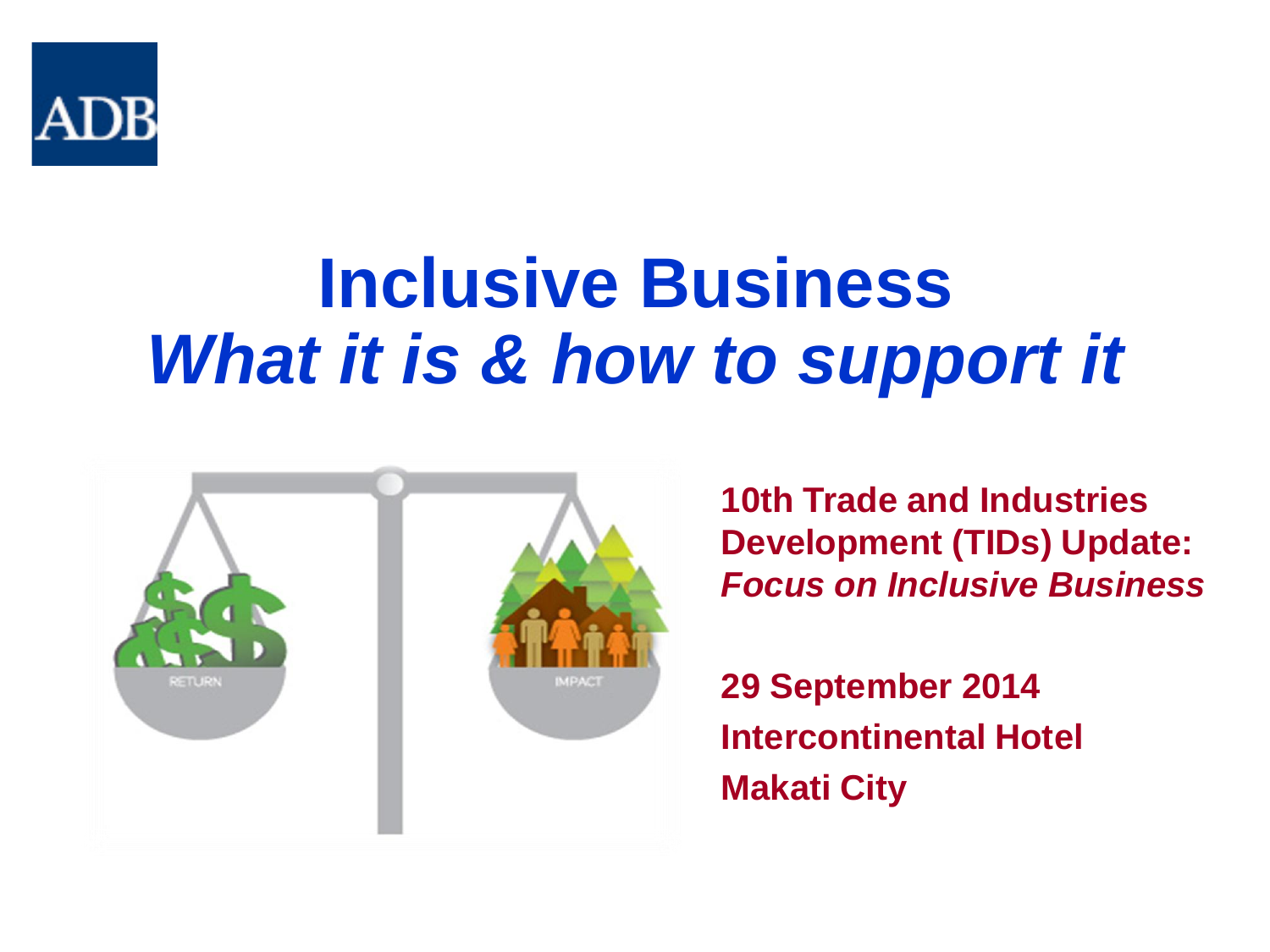

- innovative & systemic solutions
- addresses needs of low-income people



inclusive

business

impact drives returns

and vice-versa)

social impact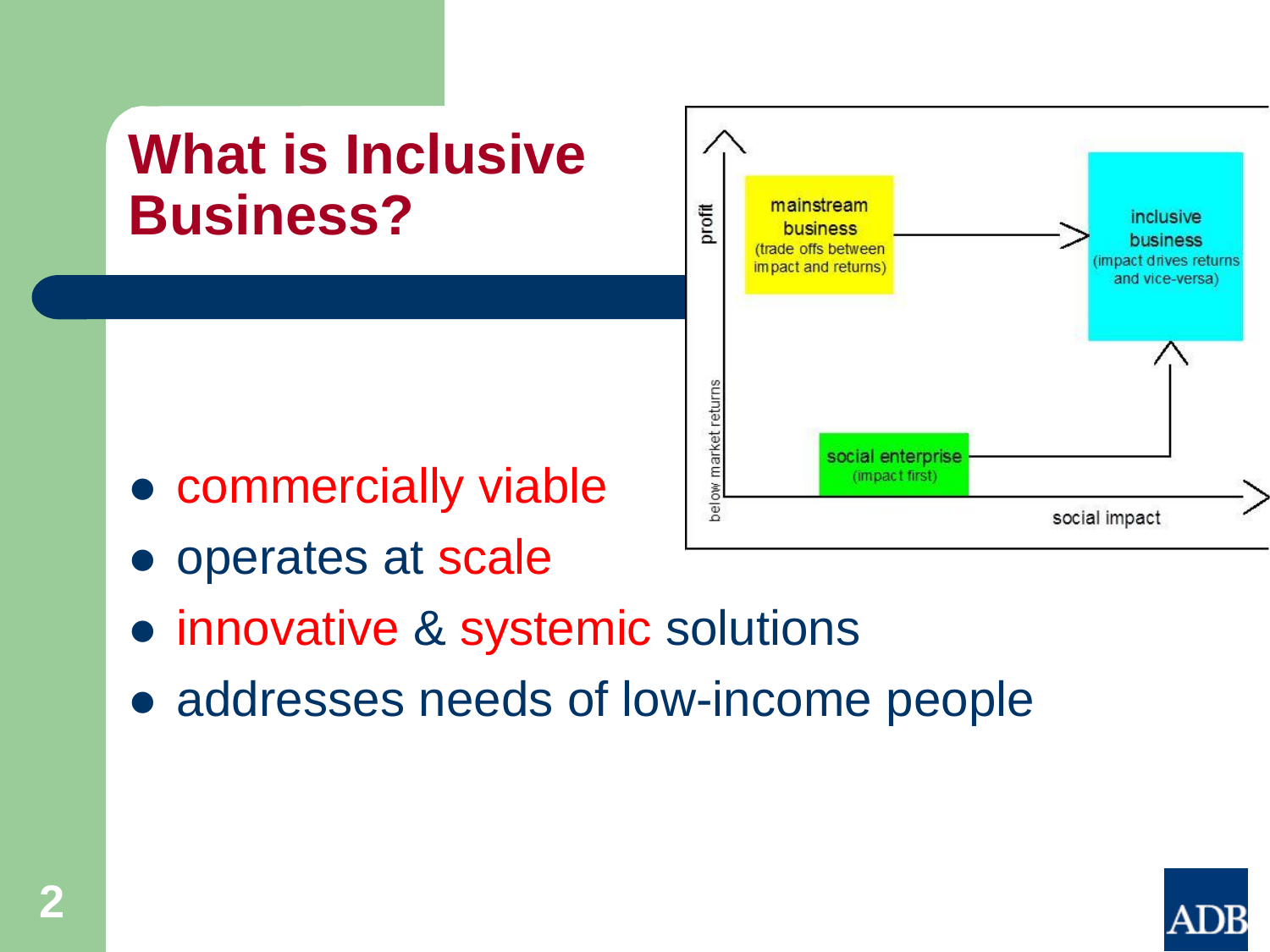### **Why does Inclusive Business need the Government?**

- Recognition
- Incentives
- Accreditation

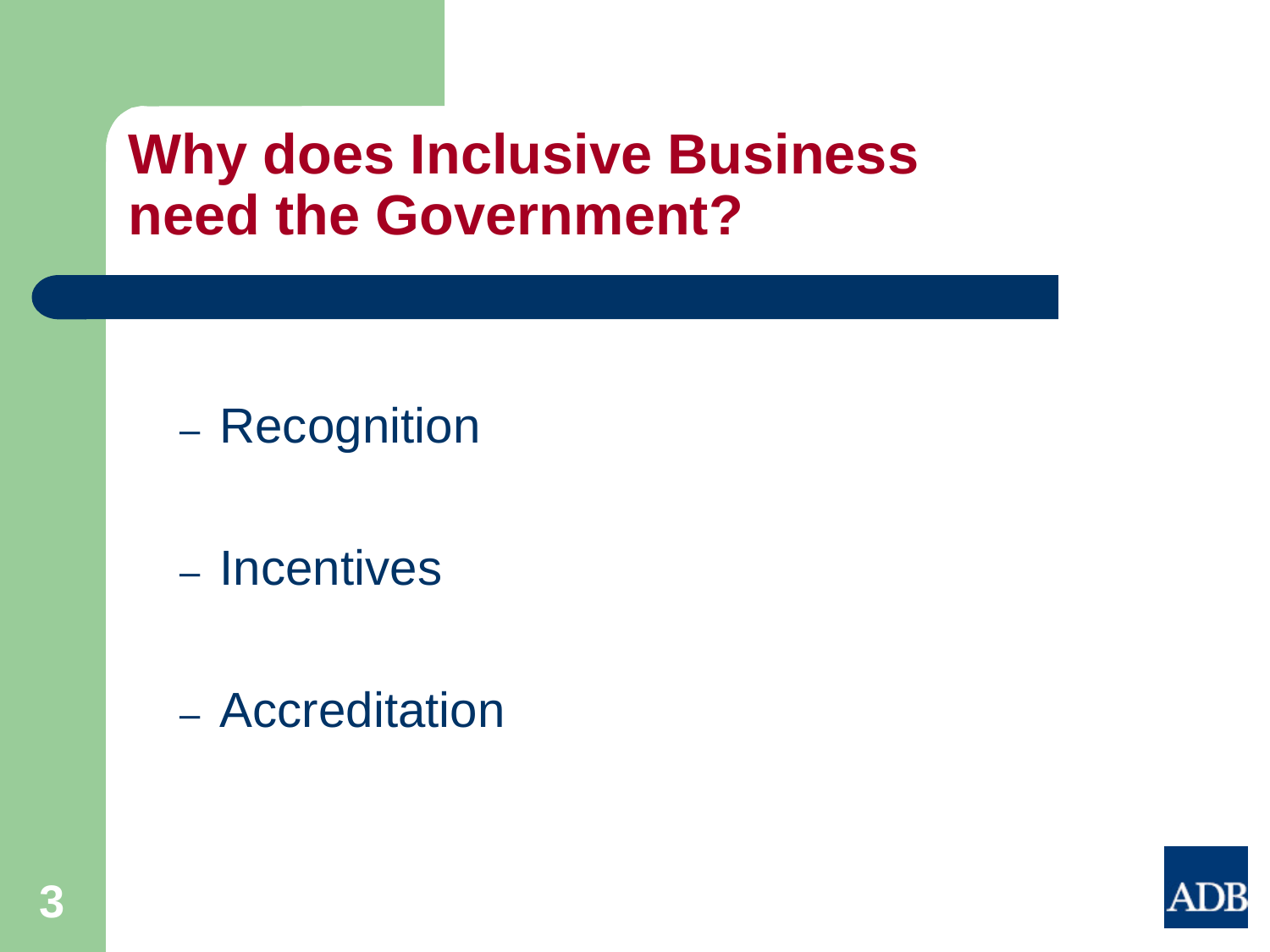### **A Possible Accreditation Scheme for the Philippines**

- Establish criteria with industry associations
- Evaluate business plans using an impact matrix
	- Reach, depth and systemic contribution
	- Business and growth
	- Sustainability and governance
- Rate projects on a scale from 0 to 5
	- Above 3.5  $\rightarrow$  granted accreditation, gain access to priority government support services
	- Between 2.5 3.5  $\rightarrow$  receive technical assistance for business plan development and pilot testing
	- Below 2.5  $\rightarrow$  no accreditation or assistance without major changes to the business plan

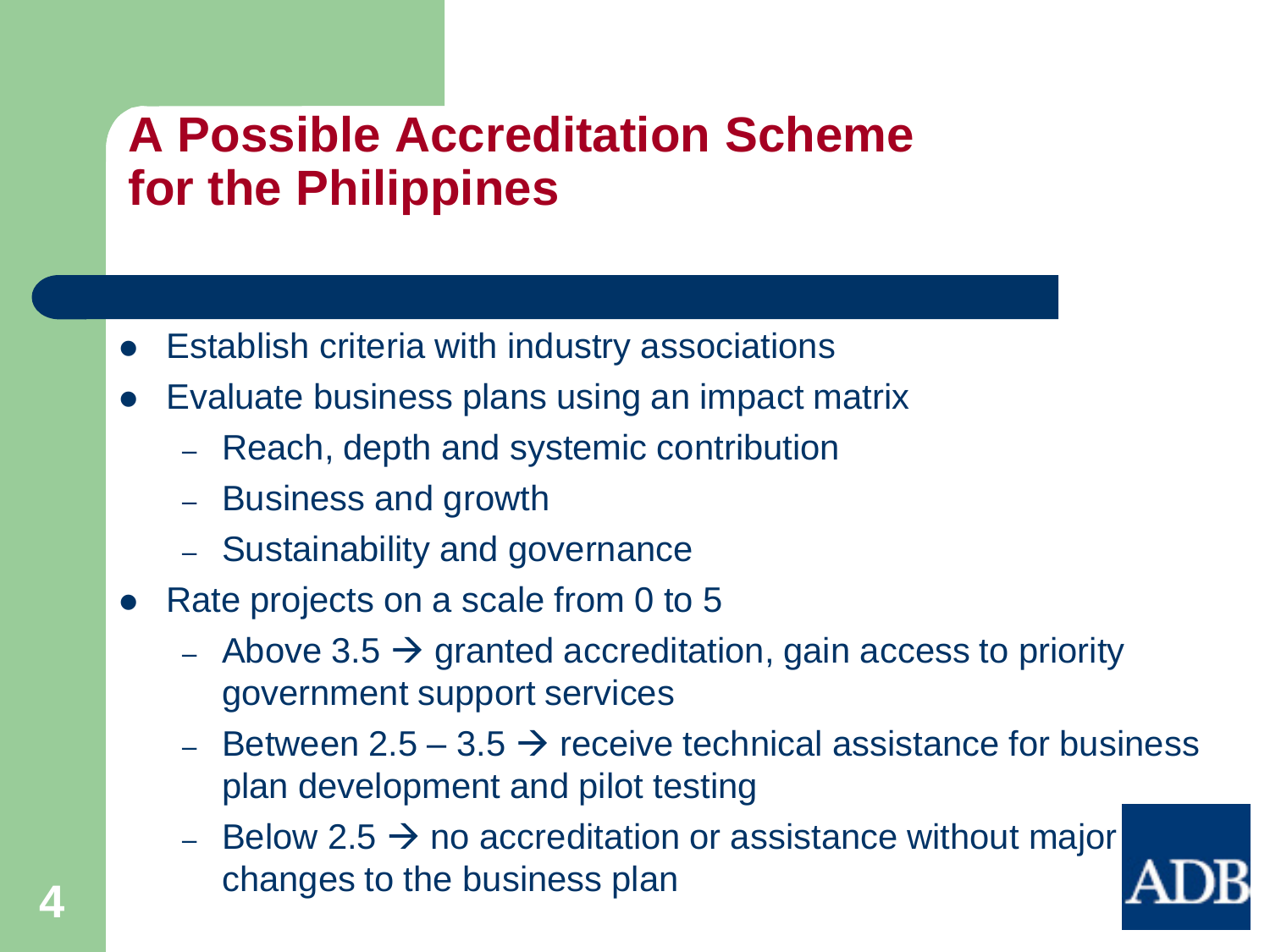

#### **[IB Support World Wide](http://www.google.com.ph/url?sa=i&rct=j&q=&esrc=s&frm=1&source=images&cd=&cad=rja&uact=8&docid=e7lcN6o7kvoeTM&tbnid=4toLzxn727EqXM:&ved=0CAcQjRw&url=http%3A%2F%2Fcombatarms.wikia.com%2Fwiki%2FFile%3AGlobe.svg&ei=3EYhVOb5LMHN8gWquIHwBg&bvm=bv.75775273,d.dGc&psig=AFQjCNFzvVbfWf0OfBLNaCJHvMhl2H-kYw&ust=1411553277305212)**

- G8 Social Impact Investment Task Force
- OECD Member country support programs
- Latin American initiatives
- India and CSR
- Accreditation discussions in Asia

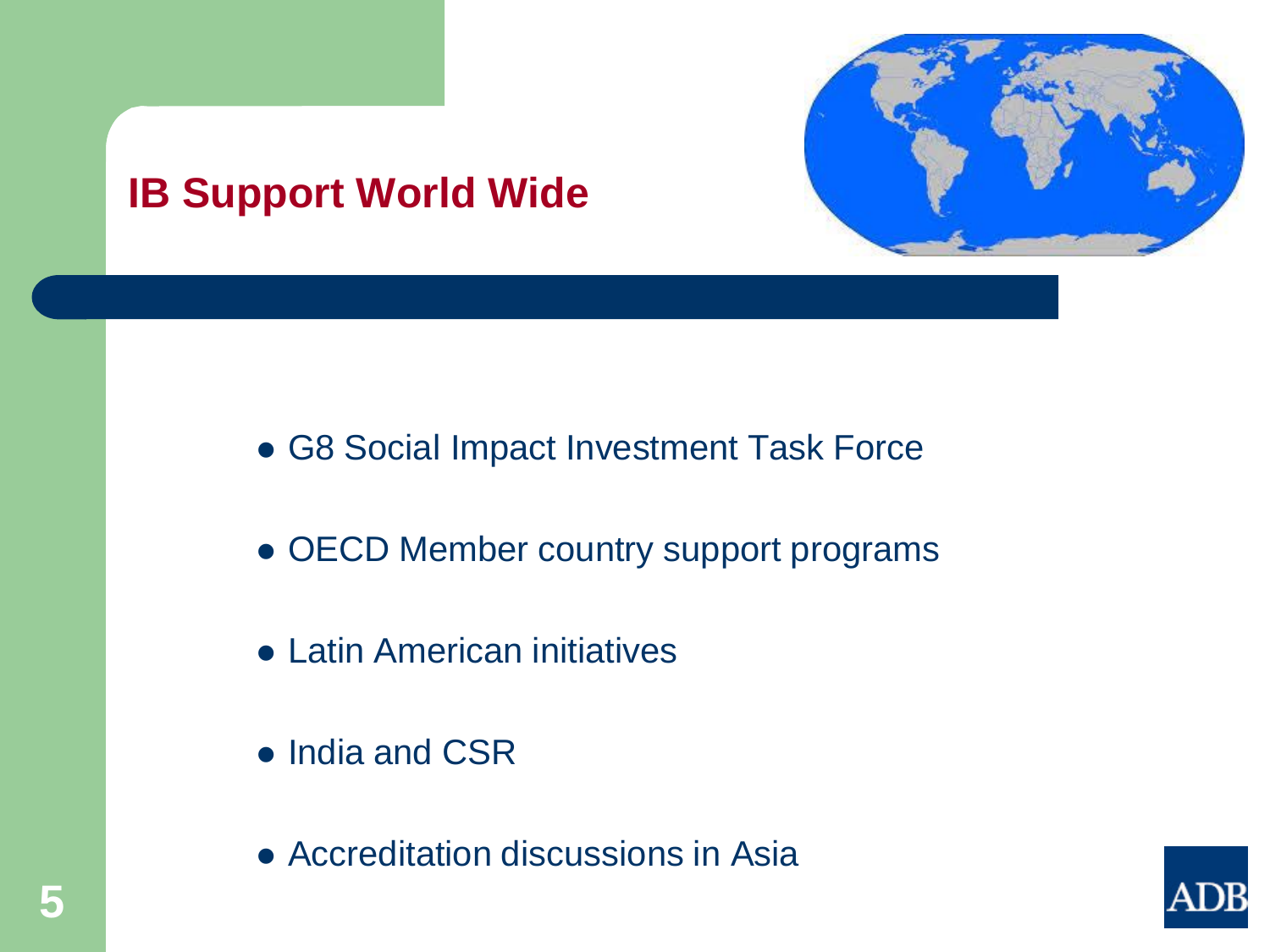## **What is ADB doing on IB in Asia?**



- Market scoping studies, investment forums
- Learning from others
- Enhanced due diligence and project preparation
- High-level institutional support and an action plan
- Policy support in Southeast Asia, Bangladesh
- Corporate training
- Developing and sharing knowledge